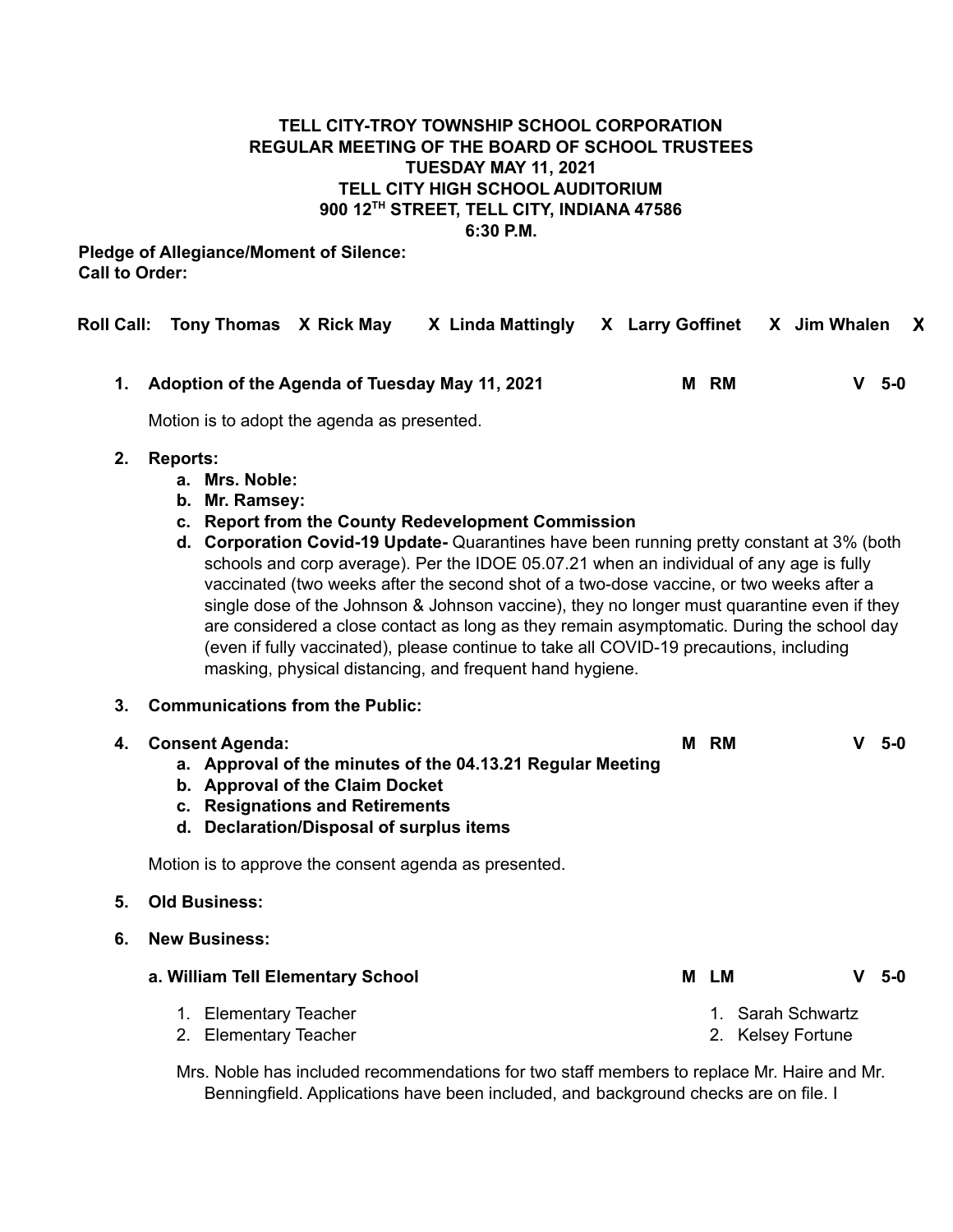recommend we approve the recommendations as presented. Motion is to approve both recommendations as presented.

| b. Tell City JSHS                                                                                                                                                                                                        | м | <b>RM</b> |                       | v | 5-0 |
|--------------------------------------------------------------------------------------------------------------------------------------------------------------------------------------------------------------------------|---|-----------|-----------------------|---|-----|
| 1. 7th Grade Math                                                                                                                                                                                                        |   |           | 1. Trent Benningfield |   |     |
| Mr. Benningfield has requested transfer to the position vacated by Mrs. Wrye's retirement. Mr.<br>Ramsey supports this and I recommend the board approve the transfer. Motion is to accept<br>the transfer as presented. |   |           |                       |   |     |
| c. Athletics                                                                                                                                                                                                             | м | LG        |                       | v | 5-0 |
| 1. Varsity Girls Head Soccer Coach                                                                                                                                                                                       |   | 1         | Joe Ettensohn         |   |     |
| 2. Volunteer Asst. Girls Soccer Coach                                                                                                                                                                                    |   |           | 2. Brian Beckort      |   |     |
| 3. Volunteer Asst. Girls Soccer Coach                                                                                                                                                                                    |   |           | 3. Sam Rogers         |   |     |
| 4. Volunteer Softball Coach                                                                                                                                                                                              |   |           | 4. Chris Taylor       |   |     |
| 5. Assistant Softball Coach (Pd)                                                                                                                                                                                         |   |           |                       |   |     |

Mr. Ettensohn has been involved with the soccer program almost since its inception. His background check is included. The transfer of pay for the softball coaches is voluntary, see included email. I recommend the board approve the recommendations as presented. Motion is to approve the group and softball changes as presented.

| d. Graduation Support Stipend | <b>M</b> JW | $V$ 5-0 |  |
|-------------------------------|-------------|---------|--|
|                               |             |         |  |

We have worked closely with the PCHD to develop a graduation ceremony that complies with current directives from the state. In order to accomplish this we will have limited seating at graduation, and are requesting 8 staff members be employed as ushers for the event to ensure social distancing and all other guidelines are met. These staff members will receive \$100 for assisting on site from 5:30 PM to 8:30 PM. Motion is to approve the stipend as presented.

| M RM | $V$ 5-0 |
|------|---------|
|      |         |

Newly appointed Girls Head Soccer Coach Joe Ettensohn has worked to raise funding and support for the leveling and grading of the area to the west of WTE so it can be a usable soccer practice area. This proposal was actually made last year, but I requested we wait until the facility study was completed. Covid also impacted the timeline. We are now ready to move forward, and he has included the plan, maps, liability certificates for the work and obtained a donation of \$10,000 for the project. I recommend we approve the donation/project as described, and sincerely thank the community for their support of our Soccer Program. Mr. May asked if the grade would be 2% and the superintendent indicated he and Mr. Ettensohn had discussed the particulars prior to the presentation. Motion was to approve the donation as presented.

| f. Wellness Policy Triennial Update                                                                | <b>LM</b><br>м | $V$ 5-0 |  |
|----------------------------------------------------------------------------------------------------|----------------|---------|--|
| Last month you were presented with the minutes from the wellness team meeting and a copy of the    |                |         |  |
| wellness policy. Included on this agenda is our current wellness policy for approval. Motion is to |                |         |  |

wellness policy. Included on this agenda is our current wellness policy for approval. Motion is to approve the policy as presented.

| g. Summer School Positions | M RM | $V$ 5-0 |
|----------------------------|------|---------|
|                            |      |         |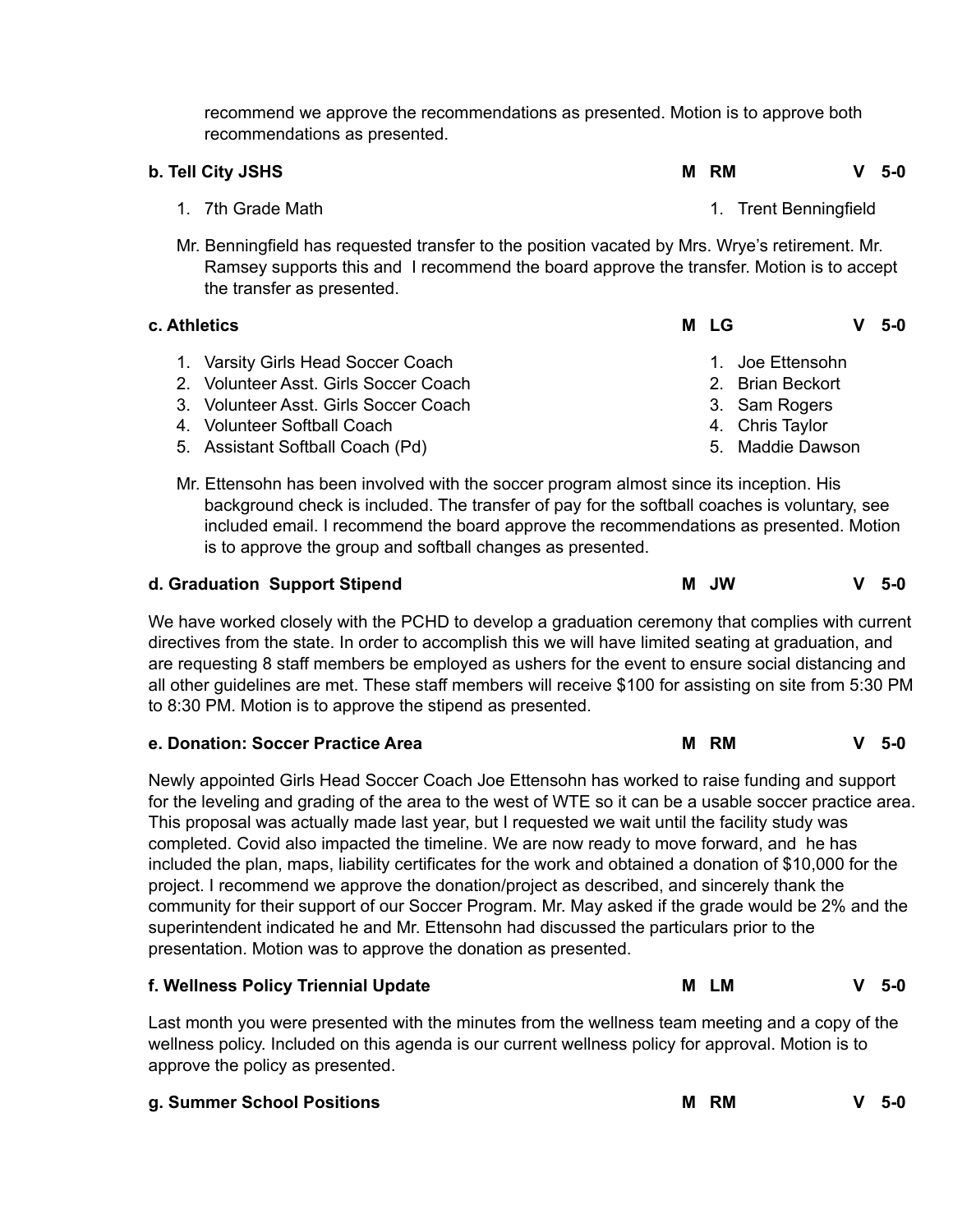JSHS Summer School June 1 - June 25

- 1. Math
- 2. E n glis h
- 3. S cie n c e
- 4. Social Studies
- 5. Aid e
- JSHS Summer School June 1 July 16
	- 1. Biolo g y
	- 2. Algebra l
	- 3. Algebra II
	- 4. English
	- 5. Health
	- 6. Health (2nd session if numbers warrant)
	- 7. Aid e

WTE Summer School June 1- June 18

- 1. K R e a din g
- 2. K Reading
- 3. K Math
- 4. K Math
- 5. K Assistant
- 6. K Assistant
- 7. 1st Reading
- 8. 1st Reading
- 9. 1st Math
- 10. 1st Math
- 11. 1st Assistant
- 12. 1st Assistant
- 13. 2nd Reading
- 14. 2nd Math
- 15. 2nd Assistant
- 16. SpEd Reading
- 17. SpEd Math
- 1 8. 3 r d R e a din g
- 1 9. 3 r d M a t h
- 20. 4th Reading
- 21. 4th Math
- 22. 5th Reading
- 23. 5th Math
- 24. 6th Reading
- 2 5. 6 t h M a t h
- Jump Start: July 19 July 30
	- 1. K
	- 2. K Assistant
	- 3. 1 s t
	- 4. 1st Assistant
	- 5. 2 n d
	- 6. 2nd Assistant
	- 7. 3 r d
- 1. Bryan Taylor
- 2. Trisha Ammon
- 3. Katie Weyer
- 4. Sharon Noble
- 5. Jennifer Chestnut
- 1. B o b K r eilein
- 2. Nick Weyer
- 3. Amber Wheatley
- 4. Jennifer Williams
- 5. Zach Schilling
- 6. Matt Lynch
- 7. Katrina Withorth
- 1. Whitney Keown
- 2. Hannah Flamion
- 3. Whitney Keown
- 4. Hannah Flamion
- 5. J a cly n W hit e
- 6. Valerie Daugherty
- **7.** Laura Thomas
- 8. Jill Lacy
- 9. Amber Wheeler
- 10. Emily Parke/Jill Lacy
- 11. Amber Wheeler
- 12. Vicki Mathena
- 13. Sarah Brown
- 14. Kayla Fenn
- 15. Kayla Fenn
- 16. Cathy Hammack
- 17. Roxy Turner
- 18. Roxy Turner
- 19. Laura Hollinden
- 20. Laura Hollinden
- 2 1. C h ris H air e
- 22. Chris Haire
- 23. Danielle Naviaux
- 24. Danielle Naviaux
- 25. Greg Hollinden
- 26. Greg Hollinden
- 1. Whitney Keown
- 2. Ronica Jarboe
- 3. Jill Lacy
- 4. Krystal Bradley
- 5. Taylor Howe
- 6. Cathy Hammack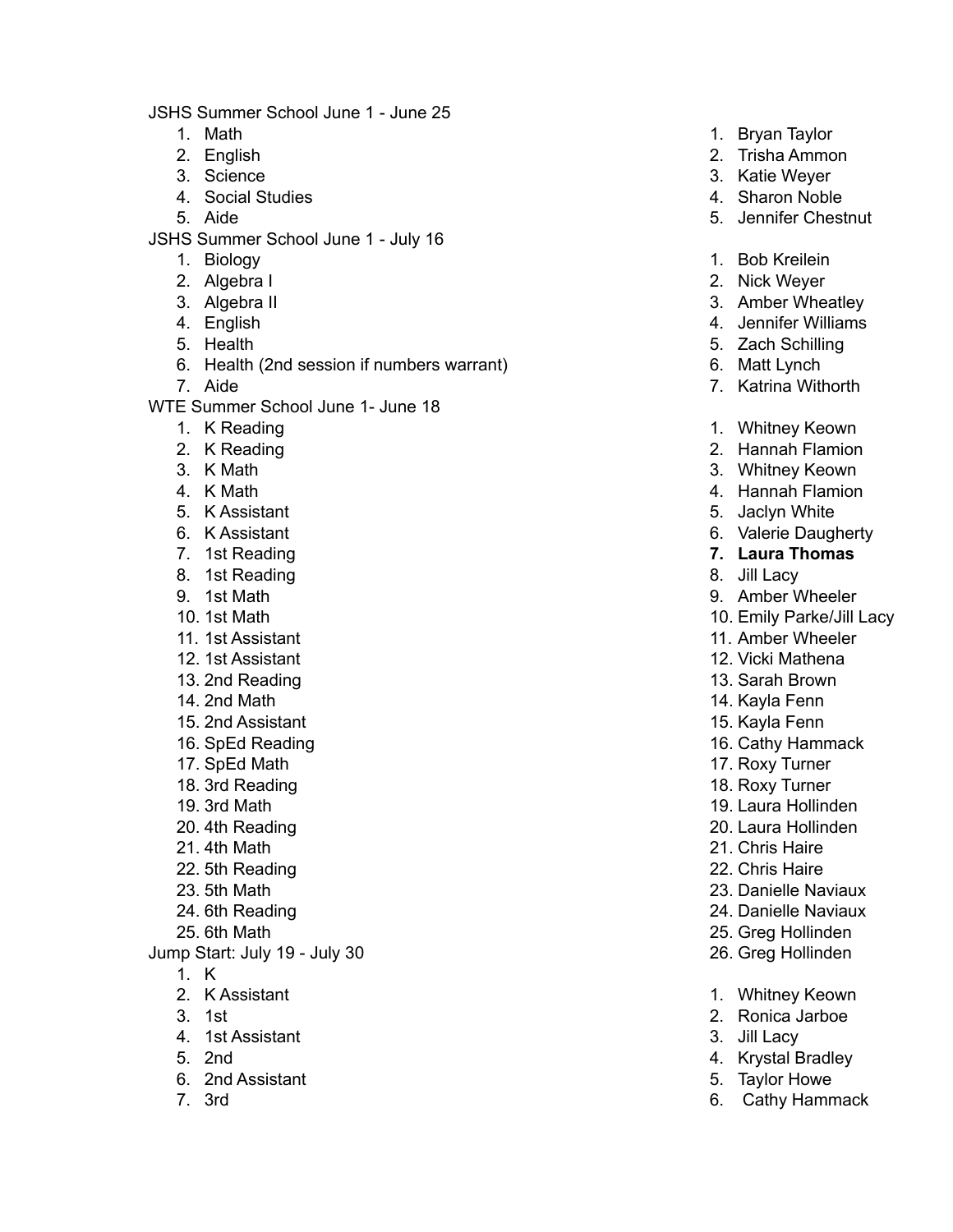| 8. 3rd Assistant | 7. Roxy Turner     |
|------------------|--------------------|
| 9. 4th           | 8. Vicki Mathena   |
| 10. 5th          | 9. Sarah Schwartz  |
| 11. 6th          | 10. Kelsey Fortune |

11. Stacy Kreilein

Summer school this year will be paid at a rate of \$65 per hour. Both buildings are offering not only the typical summer school, but also additional remediation opportunities for those students who might have been negatively impacted by Covid-19. We are expanding transportation and summer lunch opportunities also and hope to use ESSR2 funds to finance the additional expenses. Motion is to appoint the teachers to the summer school classes and add in Laura Thomas as an aide.

#### **7. Such Other Business as May Come Before the Board Friday, May**

| <u>Liuay, May</u>           |             |                  |
|-----------------------------|-------------|------------------|
| Coffee House                | Auditorium  | $5:00-8:00 p.m.$ |
| Saturday, May 15            |             |                  |
| <b>Lip Sync Contest</b>     | <b>BTSA</b> | TBD              |
| Sunday, May 16              |             |                  |
| <b>Spring Music Concert</b> | <b>BTSA</b> |                  |
| 6th grade band - 1:30 p.m.  |             |                  |
| 7th/8th grade band - 2:00   |             |                  |
| <b>HS Band - 2:45</b>       |             |                  |
| Choir - 3:30                |             |                  |

## **8. Adjournment:**

## **a. Adjourned by Mr. Thomas, 6:55 PM**

In accordance with the Americans with Disabilities Act, if anyone wishes to attend, hear or present evidence at the public meeting on the above referenced matter(s), and is in need of reasonable accommodation, please contact the Office of the Superintendent of the Tell City-Troy Township School Corporation, so that accommodations can be made. The Superintendent may be contacted by mailing to Tell City-Troy Township School Corporation, 837 17<sup>th</sup>, Tell City, IN 47586, or by telephoning (812) 547-3300.

This meeting is a meeting of the School Board in public for the purpose of conducting the business of the Tell City-Troy Township School Corporation and is not to be considered a public community meeting. There will be time for public participation as indicated by agenda item "Communications from the Public."

# **These minutes have been approved by the Tell City-Troy Township School Board of Trustees.**

**\_\_\_\_\_\_\_\_\_\_\_\_\_\_\_\_\_\_\_\_\_\_\_\_\_\_\_\_\_\_\_\_\_\_\_\_\_\_\_\_\_\_\_\_\_\_\_\_\_\_\_\_ \_\_\_\_\_\_\_\_\_\_\_\_\_\_\_\_\_\_\_\_\_\_\_\_**

**Board Secretary Date** 

**CONSENT AGENDA INFORMATION:**